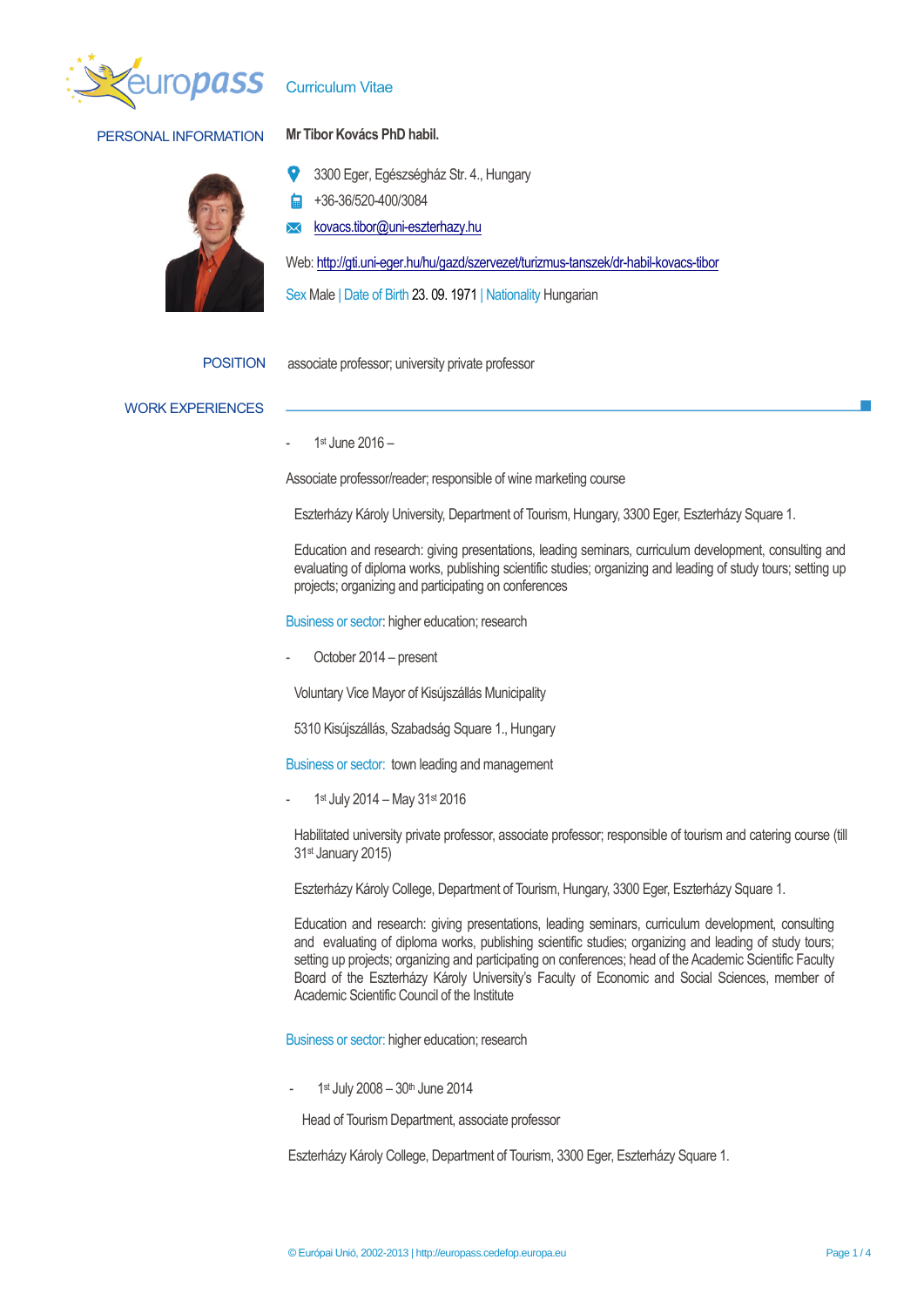Education and research: giving presentations, leading seminars, curriculum development, consulting and evaluating of diploma works, publishing scientific studies; organizing and leading of study tours; setting up projects; organizing and participating on conferences; managing the Tourism Department; head of the Academic Scientific Faculty Board of the Eszterházy Károly College's Faculty of Economic and Social Sciences, member of Academic Scientific Council of the Institute

Business or sector: higher education; research; management

- 1<sup>st</sup> August 2007 – 30<sup>th</sup> June 2008

### Associate professor

Eszterházy Károly College, Department of Geography, 3300 Eger, Eszterházy Square 1.

Education and research: giving presentations, leading seminars; evaluating of diploma works

Business or sector: higher education; research

- 1<sup>st</sup> June 2007 – 31<sup>st</sup> July 2007

Project Manager

North Great Plain Regional Innovation Agency, 4028 Debrecen, Simonyi Street 14.

Making survey of the innovation activity of the North Great Plain region; keeping contact with stakeholders

Business or sector: regional and urban development; R+D+I-management

- 1<sup>st</sup> September 2006 – 31<sup>st</sup> May 2007

Scholarship Holder of the Robert Bosch Foundation; Scholarship Program for Young Central-European Leader Candidates

Robert Bosch Foundation, Stuttgart, Germany – non-profit organisation

Territorial and urban planning, Project management, Communication; Presentation

Business or sector: regional and urban development; management

- April 2002 –August 2006

Head of the Planning and Project Development Department

North Great Plain Regional Development Agency, 4028 Debrecen, Simonyi Street 14.

Leader of regional planning of the Northern Great Plain's operational programmes for regional development, supervisor of the regional partnership; developing and ranning of the regional project channel; giving presentations, education; keeping contact with the national and international stakeholders of the territorial development

Business or sector: regional and urban development, planning, programming

November 2000 – April 2002

Project Manager

North Great Plain Regional Development Agency, 4024 Debrecen, Piac Street 79.

Managing of PHARE programs; regional planning; coordination of the regional territorial development concept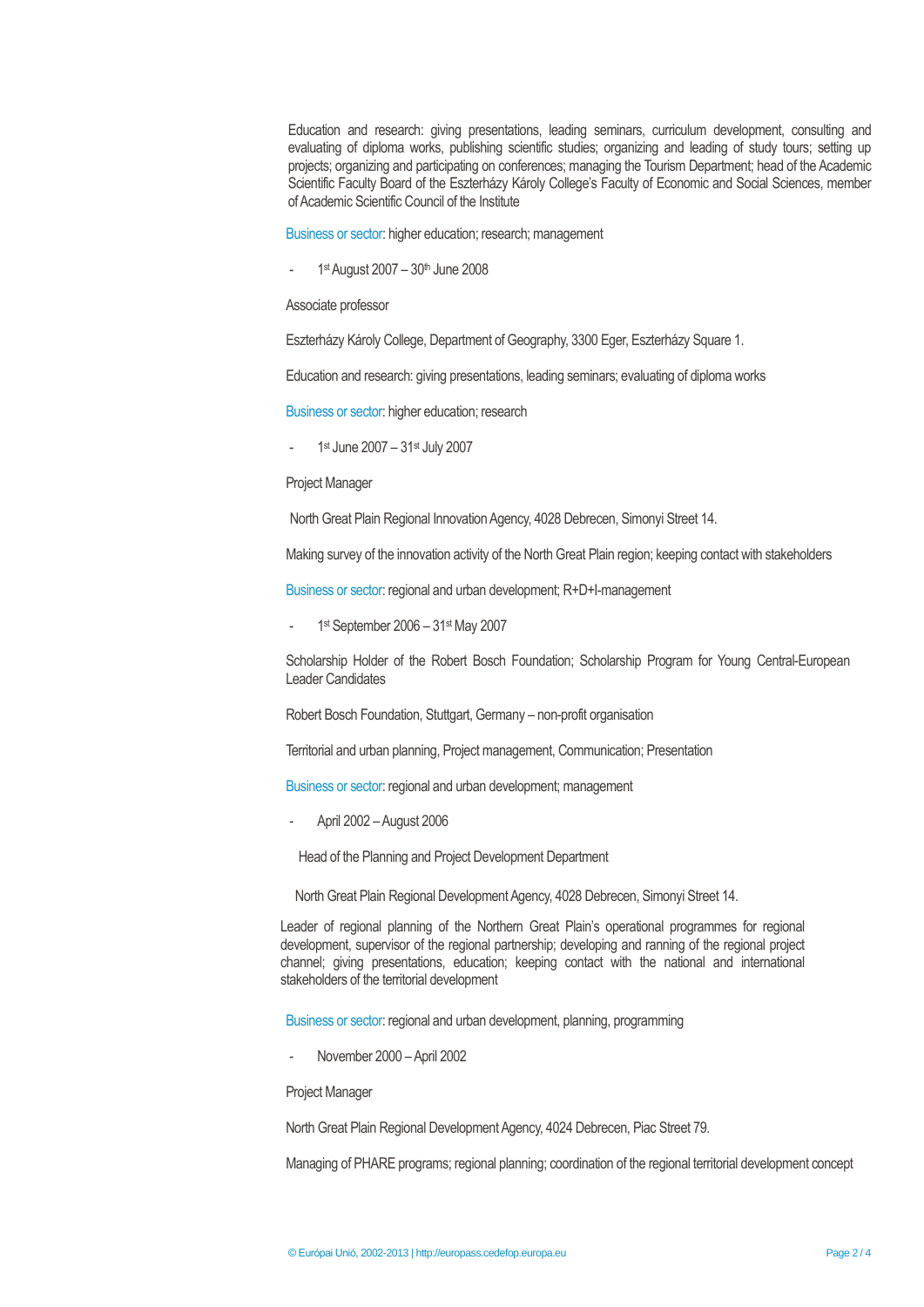

### Business or sector: regional and urban development

- 1<sup>st</sup> August 2000 – 15<sup>th</sup> November 2000

EU official in charge

Mayor's Office, 5301 Karcag, Kossuth Square 1., Hungary

Administration of EU-issues

Business or sector: administration

- 1996-1997

Teacher of Geography

Tiszaparti Secondary School, 5000 Szolnok, Tiszaparti Walkway 2., Hungary

Business or sector: education

### EDUCATION AND TRAINING

- Wine and gastro tourism manager (2015)
- Habilitation (Demography and Territorial and Urban Development) (2013) (Debrecen University, Hungary)
- German-Hungarian Translator of Geography (2004-2006) (Debrecen University, Hungary)
- PhD (Regional and Urban Development) (2003) (Debrecen University, Hungary)
- Teacher of History and Geography (1996) (Lajos Kossuth University, Debrecen, Hungary)
- Expert of Regional and Urban Development (1994-95) (Lajos Kossuth University, Debrecen, Hungary)

### PERSONAL SKILLS

Mother tongue(s) Hungarian

| Other language(s) | <b>UNDERSTANDING</b> |                | <b>SPEAKING</b>    |                   | <b>WRITING</b> |
|-------------------|----------------------|----------------|--------------------|-------------------|----------------|
|                   | Listening            | Reading        | Spoken interaction | Spoken production |                |
| German            | <b>B2</b>            | B <sub>2</sub> | <b>B1</b>          | B <sub>2</sub>    | <b>B2</b>      |
| English           | <b>B2</b>            | B <sub>2</sub> | <b>B1</b>          | B <sub>2</sub>    | <b>B2</b>      |

Levels: A1/2: Basic user -B1/2: Independent user -C1/2 Proficient user Common European Framework of Reference for Languages

Communication skills Good communicational skills, good problem acknowledging and solving skills, pedagogic skills, good team worker (on the basis of education, research and work done in professional committees and in municipality government)